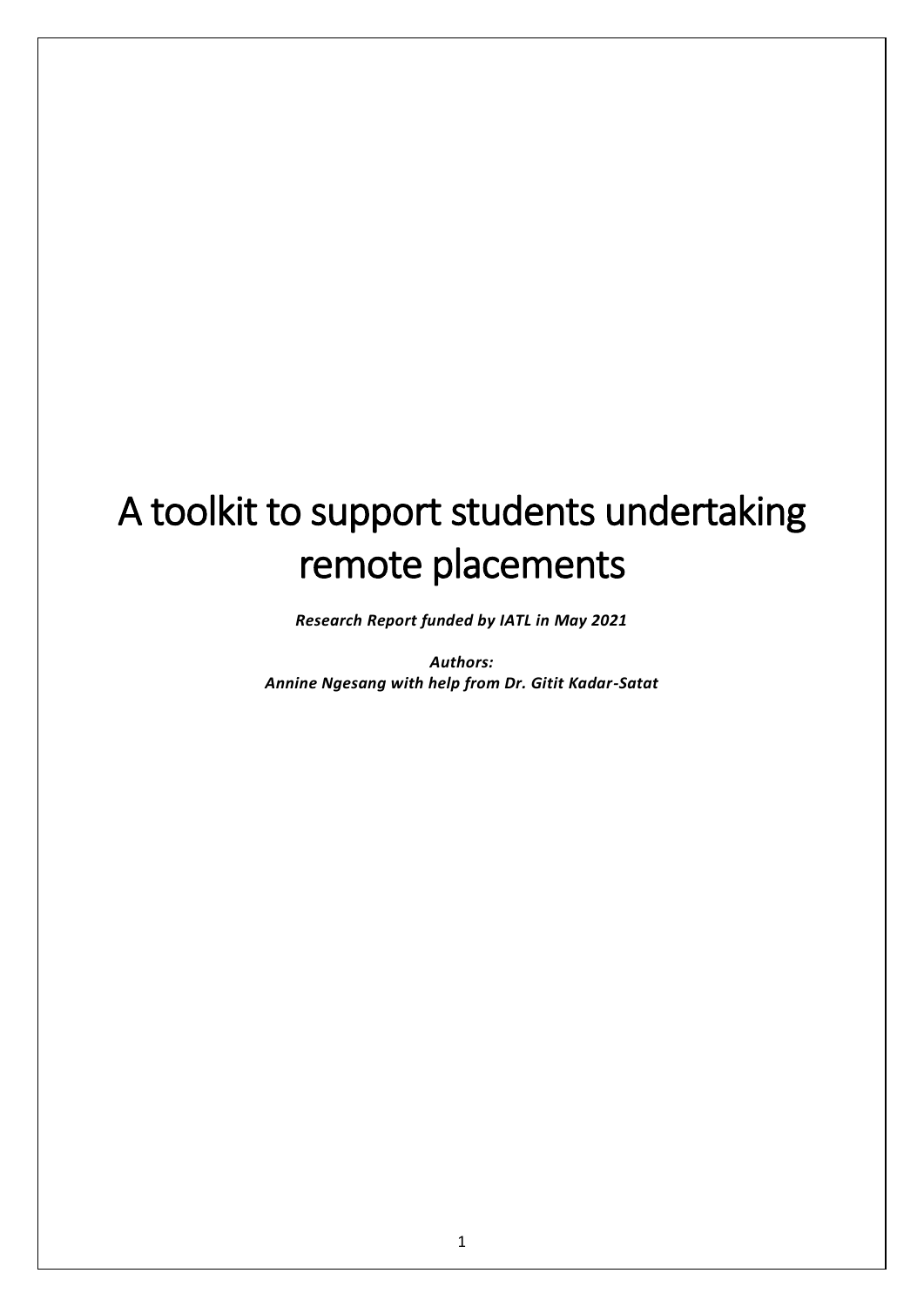## Table of Contents

| Introduction to this report           | 3  |
|---------------------------------------|----|
| Methodology                           | 3  |
| Findings                              |    |
| <b>Application Process Experience</b> | 4  |
| On-Placement Experience               | 7  |
| Attitude towards the Future           | 9  |
| General thoughts on placements        | 11 |
| Recommendations                       | 12 |
| References                            | 14 |
| Appendix                              | 15 |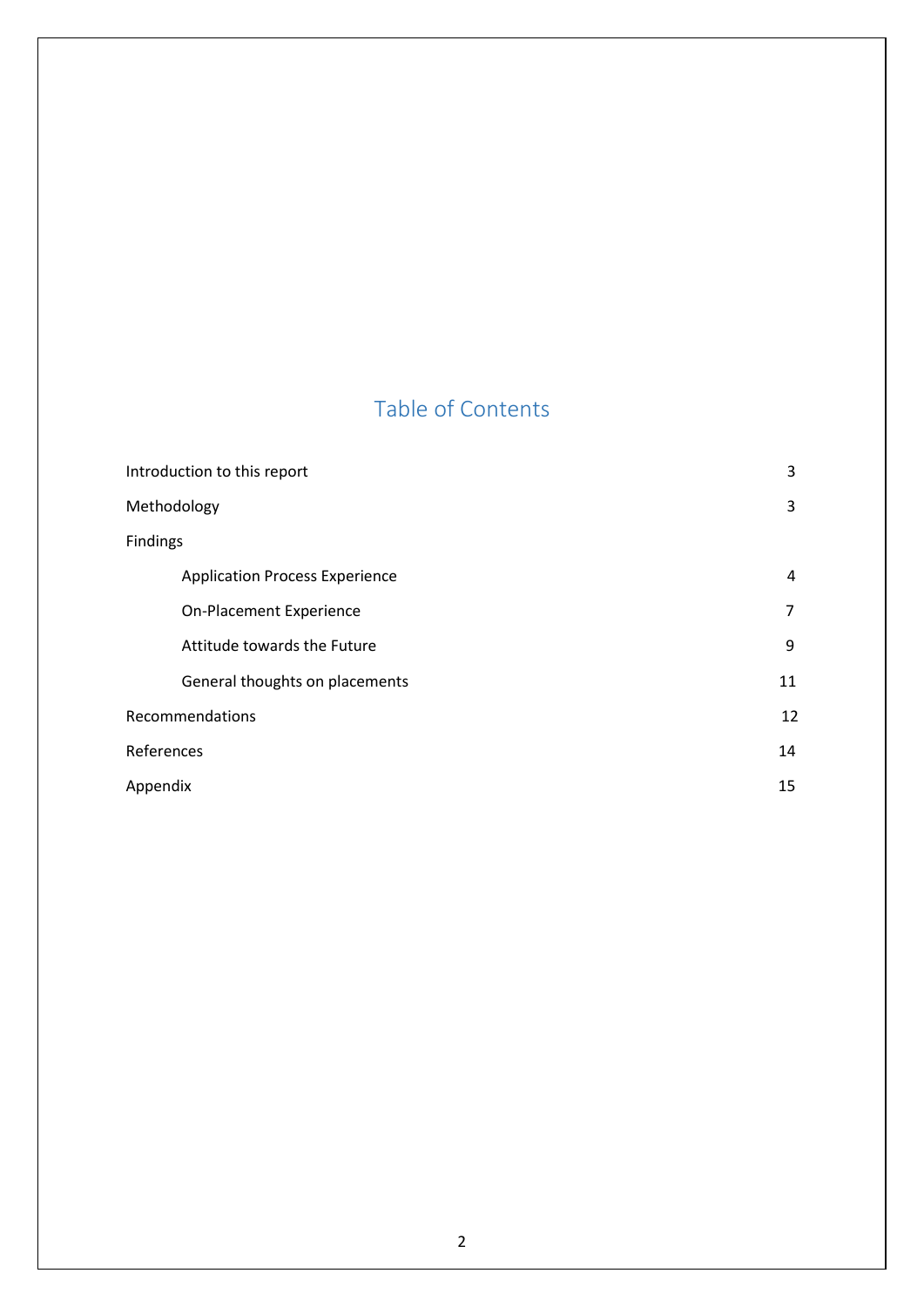#### Introduction to this report

With the occurrence of the COVID-19 pandemic, student placement opportunities and the placement experience have taken a severe hit. It has affected many students who were looking forward to embarking on an unfamiliar yet beneficial journey. According to research from Prospects, 26% of final-year students in the UK lost their internships, and many internships were delivered remotely (online) rather than on-site (Smith, 2021). This unprecedented time will lead to a change in how placements are delivered and the experience of placements for the future.

Due to the pandemic, many placements we forced to move online, with many placement students spending their entire year working from their laptop at home. This result has been beneficial for some, whilst others may have suffered from this new change for varying reasons. A few problems around working from home include; workers experiencing social isolation, being unable build team rapport as well as the difficulty of finding a healthy work-life balance (Lusinski, 2019). As this is the first cohort experiencing placements amidst the pandemic, little is known on how students can approach remote-online placements and what their experiences with remote-online placements will be like. There is currently neither a national plan nor University approach to tackle the negative impact of COVID-19 in order to support students on placements. Therefore, this report aims to explore the experience of the current placement students who have had to navigate the unprecedented landscape of remote-online placements. The aim is this research is to gather useful information that can guide students on how to navigate their placement year, pre-application, during and after. This research could help future cohorts who will soon have to endure the consequences the pandemic has left on their career opportunities. Exploring the direct experience of students themselves may be useful to the next cohort of students in such an unprecedented time where there is a lack of resources and a wealth of ambition and drive.

## Methodology

This is a small-scale exploratory qualitative study which uses semi-structured interviews. The interview consisted of 20 questions categorised into 4 sections taking into account the placement lifecycle: Application process experience, on-placement experience, attitude towards the future and general thoughts on placements. The interview questions can be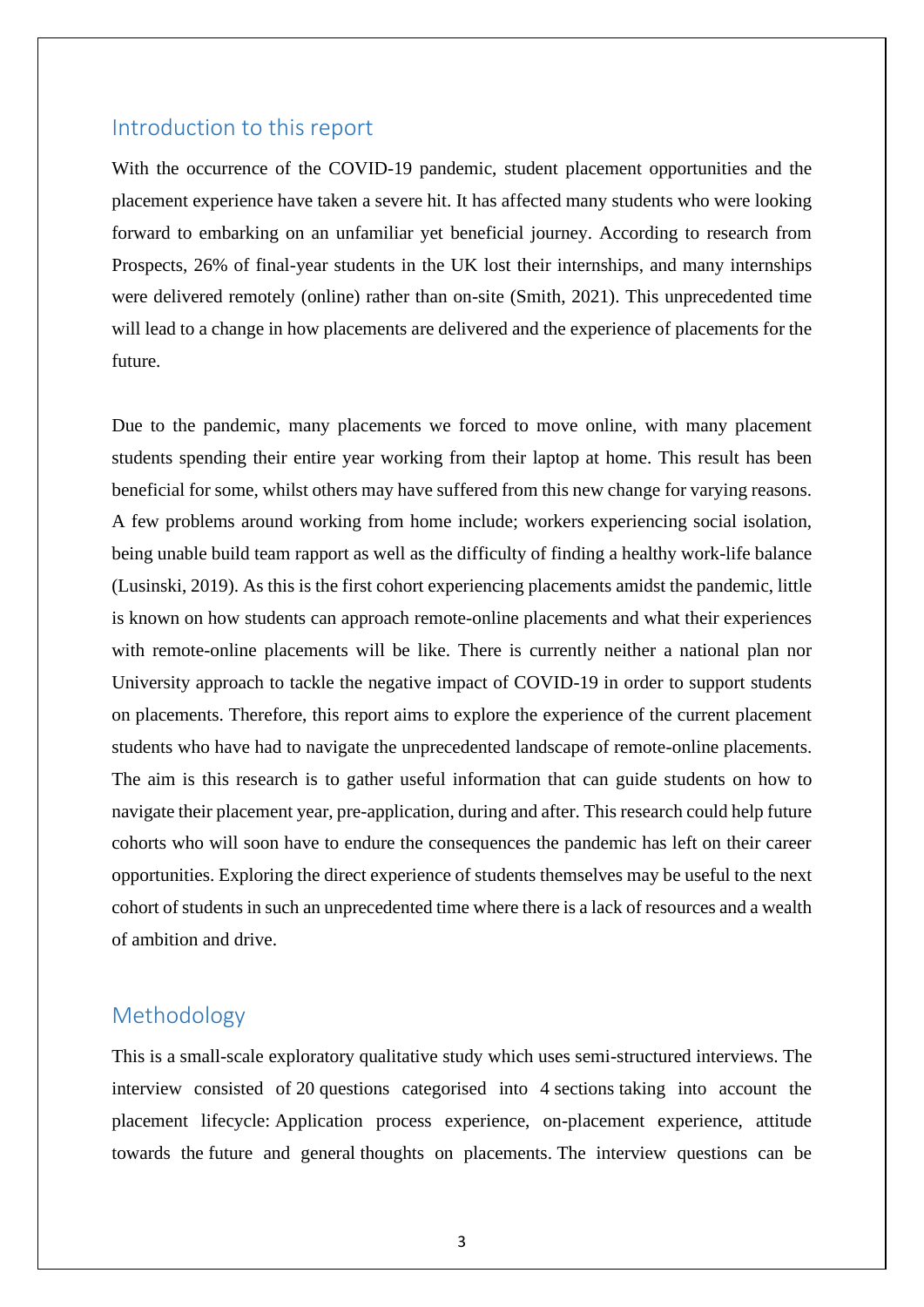found in the appendix. The interviews were conducted and recorded via Microsoft Teams and were later transcribed. The responses from participants were analysed thematically, looking for common themes between the responses. The most common or notable responses were recorded.

Ethical approval was given before the interviews commenced. Four participants were recruited via email and were asked if they wished to participate in the project. Participants were all Warwick University students who completed or were about to complete a remote-online placement. Participants were given a £20 Amazon voucher as an incentive. Informed consent was taken from the participants before each interview was conducted. All the participants study psychology and have jobs that revolve around an area they have studied in their degree. This includes statistics and gathering and analysing data; a key component in psychological research.

## Findings

#### **APPLICATION PROCESS EXPERIENCE**

The participants were asked to recall the process of applying and securing a placement. With regard to how many placement opportunities students applied for, there was a stark variation in the number of placement submissions. Some participants applied for as little as 4-5 placements while others applied for 30-40 placements. Those who applied to a small number of placements explained their reasoning as being certain about the organisations they wanted to work at. Thus, there would have not been any point in submitting themselves to a wide range of placement opportunities that were available, despite the overall reduction in such opportunities and the uncertainty around delivery modes due to the pandemic. Others were less certain and specific on where they wished to work. Therefore it was more beneficial to widen their placement opportunities. Most participants applied between November and January. Some participants were proactive and were successful in gaining placements when reaching out to organisations and putting themselves forward. It is also useful to note that the response rate from organisations is quite low. One participant said the response rate was as low as '30%'. The success rate of moving to the next stage after the first submission was also low. Organisations are likely to only respond to those they wish to move forward with in the recruitment process.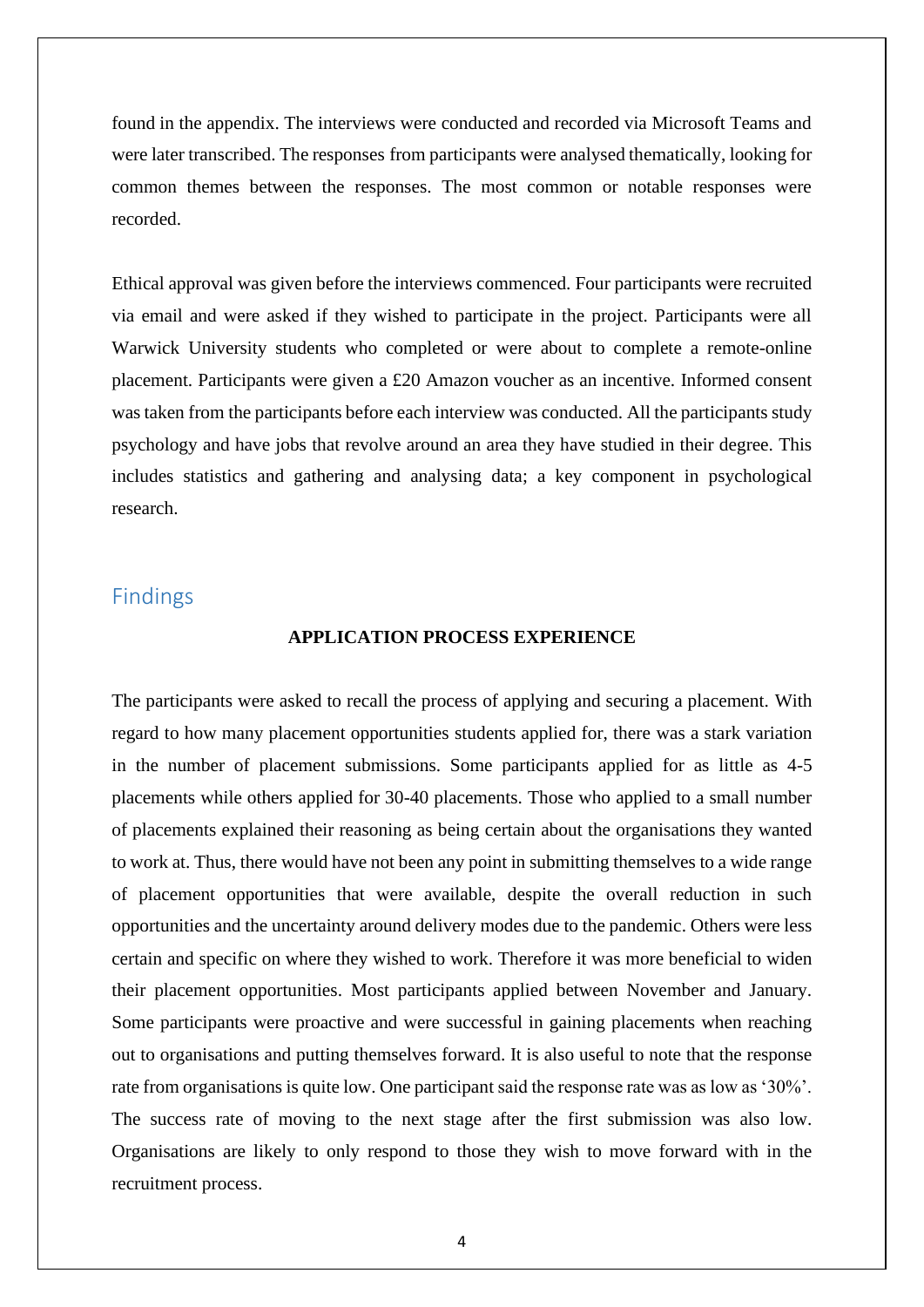*'I only got through the first stage of the placement I'm on right now' (Placement student)*

*'I applied to 5 and 3 got back. 1 declined. [One of the last two] was interested but it was a long application process. I didn't bother continuing with the interview process because of the placement I got'*

 *(Placement student)*

The participants reflected on the need to spend time on creating a strong CV that demonstrates measurable success to show competitiveness and attract recruiters' attention:

*'The main thing was writing down the skills I have. There's a lot of skills you learn in uni but then being able to write it down on paper and explain it to other people was the main skill' (Placement student)*

*'I really tailored my CV to every job I applied for so when they were asking for things, I made it clear that I had that. I highlighted and made the things bold based on what the company were looking for'*

 *(Placement student)*

Interviews took place over the phone or via Zoom. Most participants note that this stage is quite straight forward. A lot of the questions in the interview are scenario/situation based; in which they will ask 'what you would you do in *this* scenario?'. One participant explains that because her role was linked to her course (psychology), the questions were scenarios she had 'already done at university'. Others were questioned on the soft and hard skills they wanted to learn [at the organisation] to see how suitable they were for the role. Hard skills are measurable abilities that can be taught such as writing or the ability to navigate a computer program whereas soft skills are traits that make you a good employee such communication, problem solving and interpersonal skills. The participants felt that organisations wanted individuals who were willing and open to learning new skills and as well as developing themselves because it means you were audacious and determined to push yourself.

*'What I've seen is that a lot of companies want to hire people who want to learn even if you don't have a lot of experience. Letting them know that you're open and willing to try and experience new things – that's what will make you stand out'*

5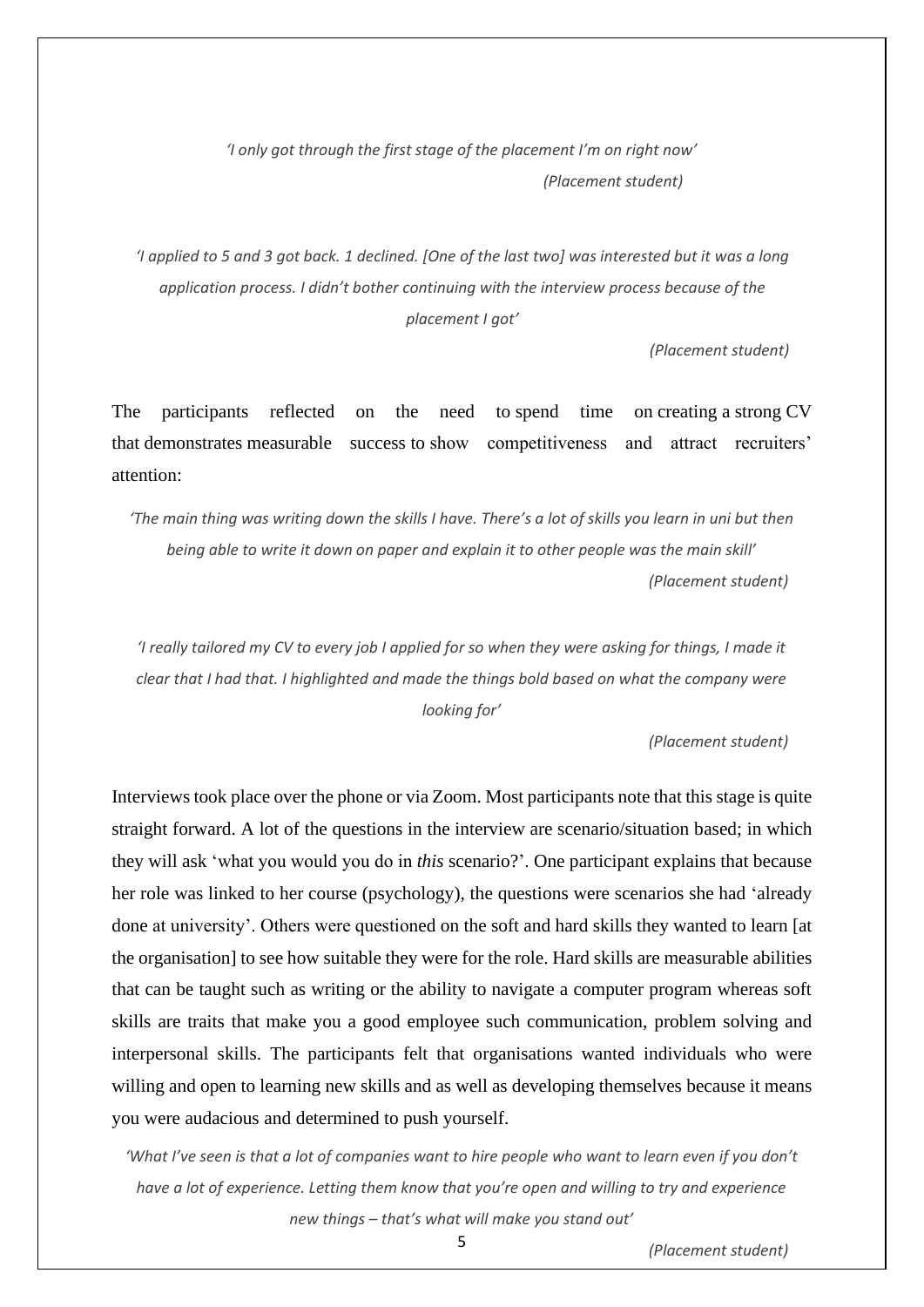One participant draws attention to the fact the interviews took place during the beginning of the pandemic in which organisations were left unprepared and had to quickly adapt to working online. This meant the interview process was not as refined, as it might have been in an on-site setting or should the organisation had more experience with online-remote recruitment. The student observed that now, a year later, organisations will be more prepared in how they will interview and discern their candidates, adding that students should be ready to perform well in an online recruitment environment.

*'I think now they'll definitely focus more on how you come across on line because back then [at the beginning of the pandemic], it would be fine if you are blunt or not really a 'Skyper' or 'Facetimer' - like you're not really used to speaking to people online. It's fine because you'll meet them in real life. But now they'll definitely be looking for people who can come across well just from the camera'*

 *(Placement student)*

*'If you're applying for something you don't have experience in, 'research around the role so you're prepared to answer questions about different scenarios that could come up' (Placement student)*

Having knowledge in the area of your desired role has proven to be beneficial and made participants feel more prepared.

When asked what they would change or do better if they had the chance to re-apply for a placement, one participant says they would have looked at more organisations and applied for at least 10 roles. Widening your placement opportunities can only increase the likelihood of recruitment success. Another participant talks about how they would have kept up to date with applications. They realised only 2 months after that some of the jobs they applied for had actually responded with a yes but it was too late. Also, they speak on how they would have reflected on themselves and their experience: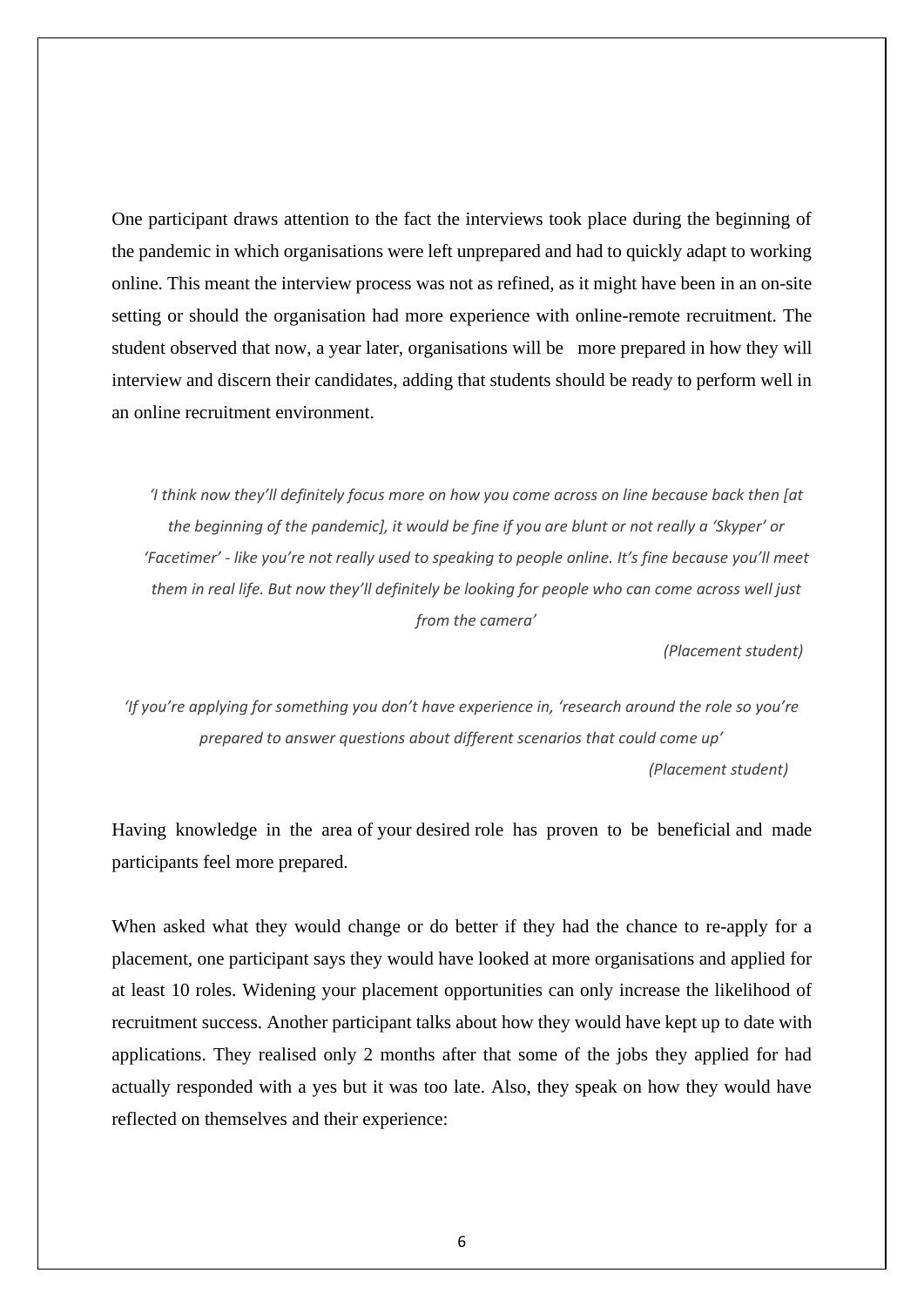*'I focused more on researching the company – I just wanted to show them I knew what I was*  talking about but when they were asking questions on my own experience, I couldn't think of *anything so being reflective on what I've done in the past so I can use these things in my interviews. Reflecting on myself and what I can offer rather than telling them what I think they want to hear'*

#### *(Placement student)*

In regards to their application experience, one participant explains how they spent too much time on things they did not need to – they wished they focused on what they needed to know for the role only. When preparing for an interview, it is very easy to overwhelm yourself with a heap of information to avoid feeling ill-equipped but this may be not useful. By focusing on the specific areas needed for your interview, it means, you will have more time to get a better understanding and this can only increase your confidence for when you have your interview. Another participant advises applying for job roles way in advance to avoid waiting.

*'It took so long for me to get the contract and paperwork. If I hadn't applied in February – I only got my contract in august – make sure you apply way in advance and tell them you cannot start right. Just so you don't have a go in the placement year where you're just waiting to be sorted* 

*out'*

 *(Placement student)*

#### **ON-PLACEMENT EXPERIENCE**

The participants were asked to talk about their placement experience. All placements ran for its original duration stated in the job description. Some participants were meant to be working in the office but due the pandemic, their work had to be adapted to being online. There were no changes to the jobs that were originally designed to be undertaken remotely. Most participants spent the day in group meetings on Zoom, where they would discuss tasks and monitor their progress.

*'A lot of meetings were shadowing calls and attending intern meetings and intern activities. Having a lot of network calls. Meeting new people. I would probably have about 4 to 5 calls a day' (Placement student)*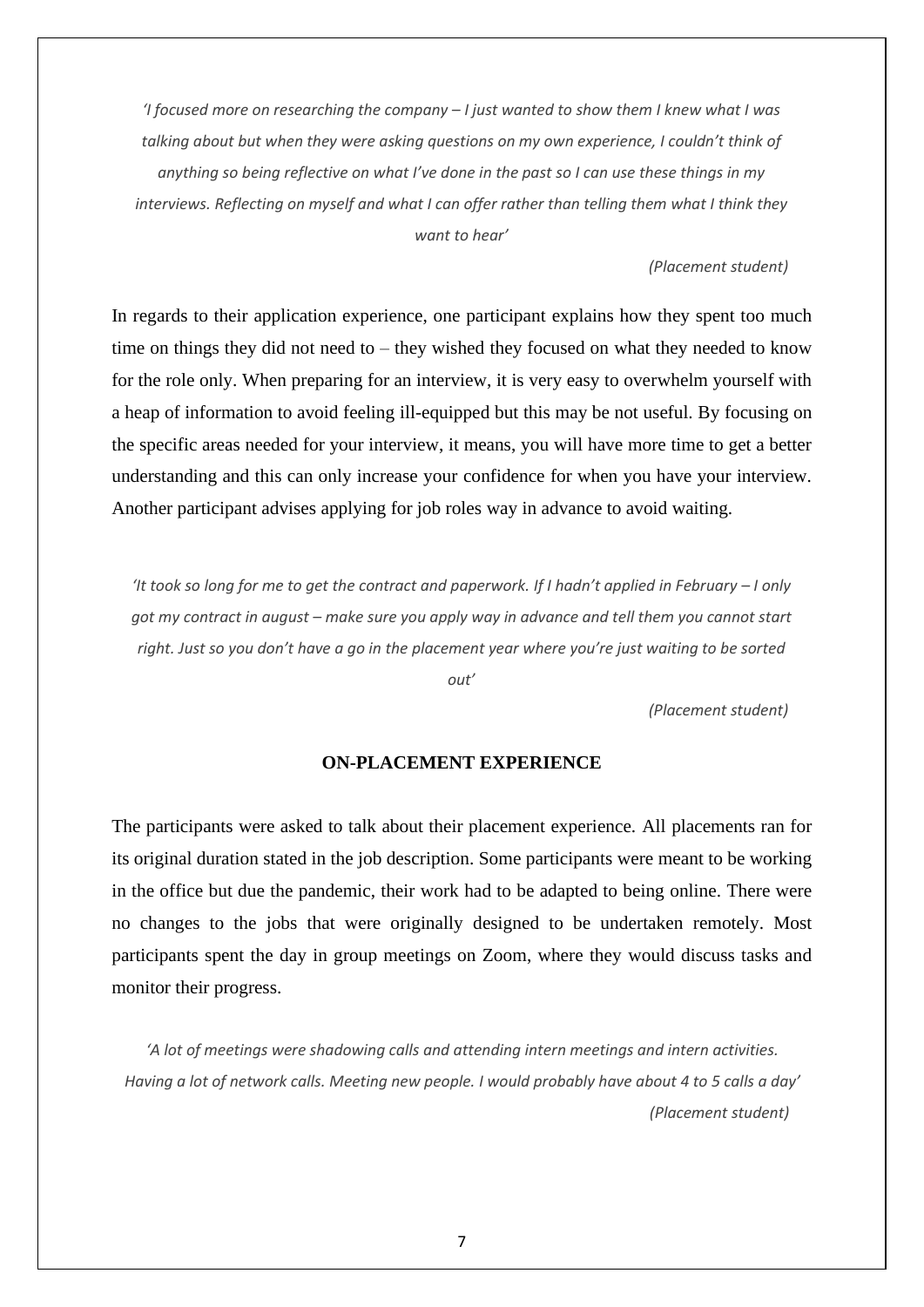Tasks would be discussed and executed. Participants stated how they would either work independently or in groups with their colleagues. The common work time was 9am to 5pm. When asked whether their placement aided in professional, educational or even personal development, all participants provided ways in which their placement aided in them acquiring new skills. All participants mentioned that they gained confidence in themselves as well as in their academic writing and communication skills through their work experience. Confidence was built by having to constantly communicate with their colleagues as well as having to practise their writing skills regularly. Organisation skills was mentioned by one of the participants as a skill they have developed during their placement year. Additionally, better time management was mentioned by participants as a skill they gained while working. Being able to try new tasks outside the confines of university and working on different skills has been beneficial according to participants' accounts.

*'Problem solving would be the big one. Since I didn't know much about training when I joined, I didn't know much of stats outside from what we'd learnt at uni. So being able to just think analytically, clearly write out what I'm doing and just solve problems in different ways' (Placement student)*

*'This has helped me more with my academic confidence, writing – looking at research papers. At university, it's completely different to doing it as your job…The things you once struggled with at uni, when you're doing it in a different context, it takes the pressure away and then you realise you don't what you were stressing about because you're doing it now and it's fine' (Placement student)*

All participants thought their host organisation did things well in terms of facilitating student placements. Most participants spoke on how their host organisation provided access to learning and development opportunities in which they could learn and grow. One participant commended their organisation on their efficiency. Participants considered having a manager that listened and catered to their needs as extremely helpful.

*'I feel like when they know you're doing it for university placement, it makes your life easier because they know why you're there, they know what you're trying to get out of it. If they don't have that understanding, they'll just give you all these things that aren't really relevant when you can do something else that is more relevant to you'*

 *(Placement student)*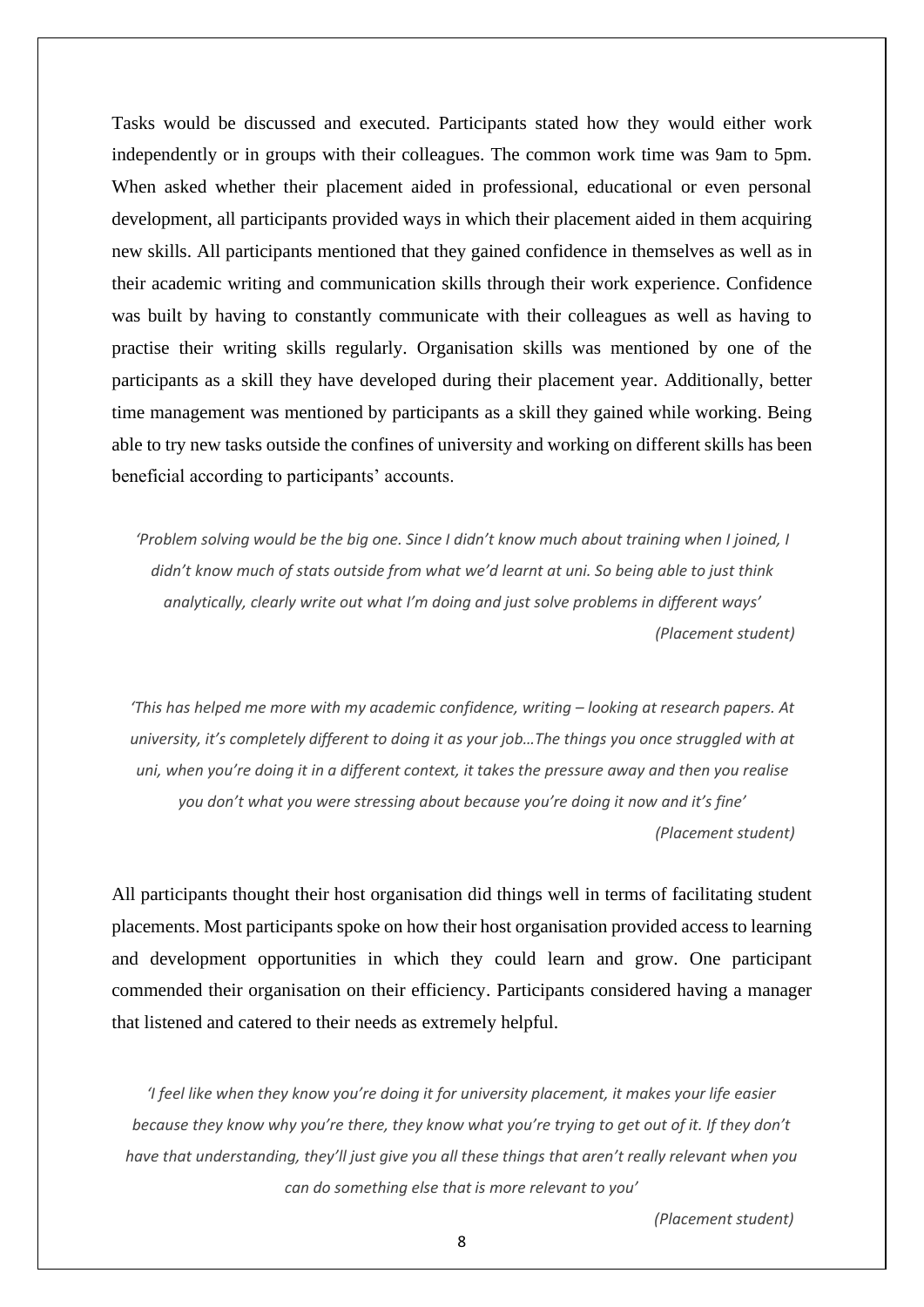With that, participants also pointed out ways in which their host organisation could have improved in order to have enhanced their work experience. A few participants pointed out how working remotely meant they were left not doing a lot.

*'I would say 1 out of 5 days, would actually be useful but other days it was just shadowing and it got boring by October'*

 *(Placement student)*

When asked how they combatted tedium, participants said they would put themselves forward for other tasks and opportunities their organisation provided to ensure they were getting the most out of their free time. Ensuring you are occupying your time with different tasks, even if you have to seek them out yourself, reduces the risk of tedium whilst also refining and developing new skills. Another participant said they made sure to speak up when they felt their line manager was not being attentive.

*'It's really important to make sure that you have regular conversations with your manger/supervisor about your progress or any concerns or issues you have… At the end of the day you're here for a reason and you wanna get the most out of it, you don't wanna waste your time or be unconformable or not be having a good experience just because you don't wanna say anything. Making sure you voice your opinion because you're there for reason and you're there because you're good enough to be there so don't forget that's why they picked you' (Placement student)*

Participants were asked to identify whether they believed any part of their identity influenced their placement experience. One participant identified that being Black had an effect on his experience.

*'Being black, it was very hard to relate to people. Even till today I don't think I've built the best rapport with my team because they're white, similar in age, play golf, talk about their kids and when I'm in the call, there's no relatability. In the intern community, it was still very white. Because it was online and you had to relate on things based on you as a person – like in real life, you relate on going to things together – you could only talk about your day or the other person's day, so it was hard to relate'*

 *(Placement student)*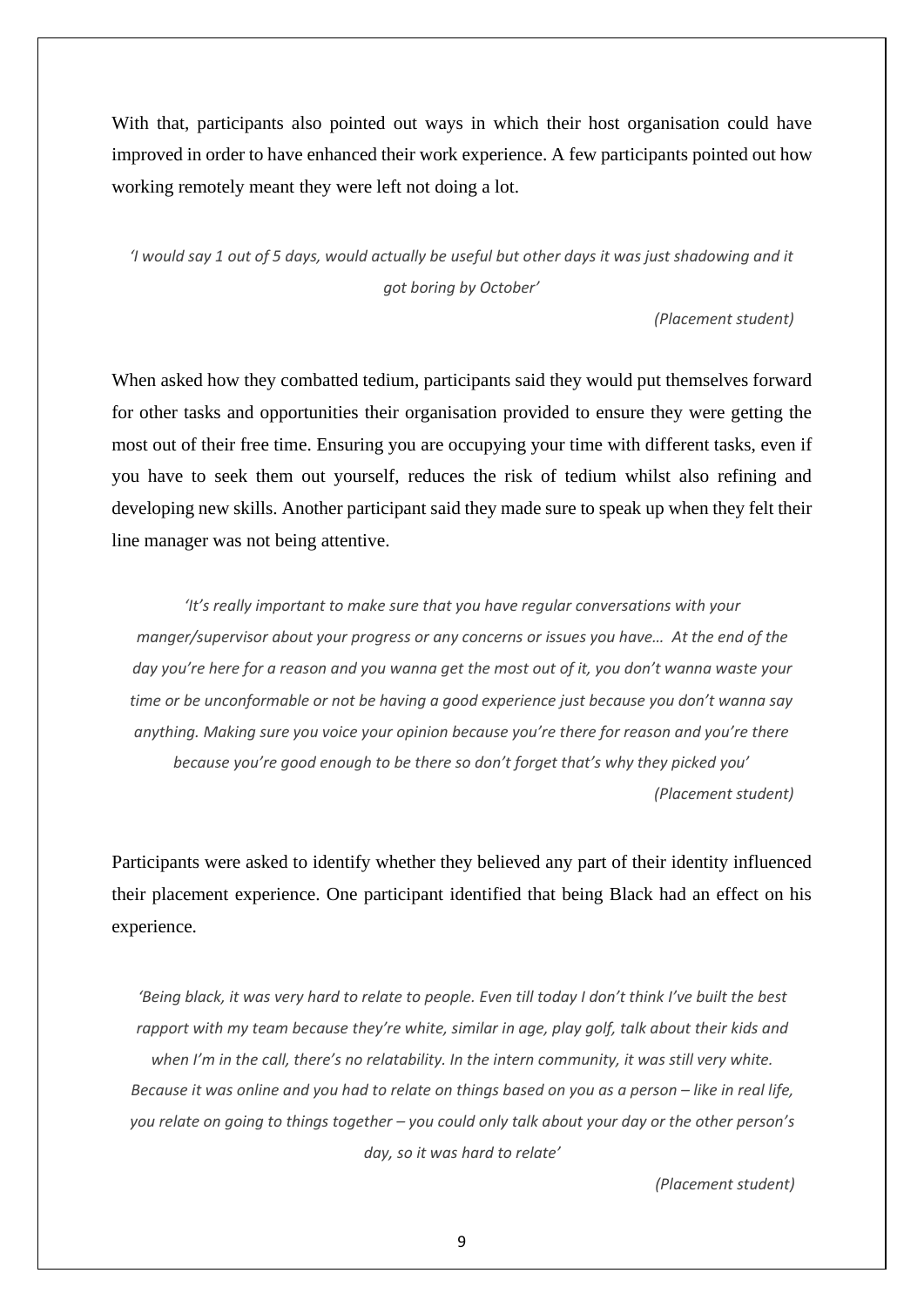They suggested joining the BAME groups and communities if they exist at your organisation. This applies to others who may also be part of other minorities groups. Finding your community and meeting people who understand you and can relate to you will be extremely beneficial to your entire experience if you ever feel out of place.

All participants would recommend their role/placement to other students who wish to do a similar placement in the future. A participant stated how it would be very beneficial to have experience as a research assistant on your CV as a psychology student. All the tasks you endeavour and skills you develop as a research assistant will help you when you eventually go back to university. Another participant explains how being able to lead on certain projects is something that is valuable to lot of students.

#### **ATTITUDE TOWARDS THE FUTURE**

All participants were asked to reflect on their attitude towards the future, as they enter their final year of university. They were also asked to compare the attitudes they had towards the future in 2020 (pre-pandemic) to the attitudes they have now. All participants are motivated about their educational future. Their level of motivation has either stayed the same or increased. Their motivation comes from the fact they have gained more experience and feel more prepared and confident to enter working life. One participant says they are better equipped to enter workplace environment and education. Another participant identified the contrast in their motivation from 2020 and now:

*'2020, I was tapped out of finishing the degree. I was tired of essays and was over it. And now, because I've had experience on the outside, I'm really excited to go back because I wanna experience that life again before I do this [work] for the rest of my life'*

 *(Placement student)*

Like the previous response, levels of motivation are high for their future post-graduation. One participant spoke on how in 2020, they were solely motivated at the idea of finishing university, unlike now where they feel really motivated and excited about what they want to do in the future. Most participants said their placement has given them a clearer vision towards final year and post-university even if they are not 100% certain in what they wish to pursue post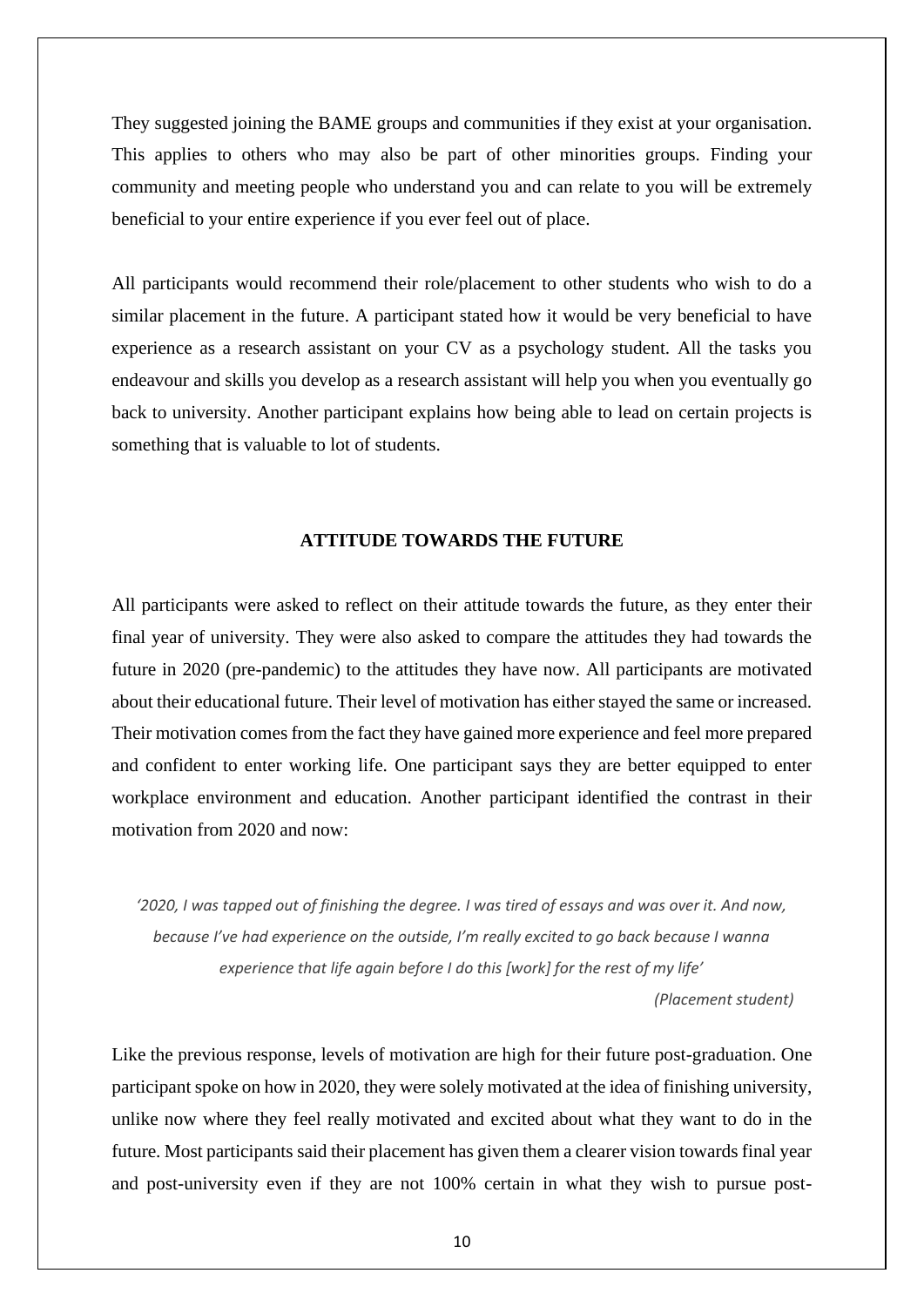university. They have also been able to identify what they do not wish to venture into, which is also extremely helpful. Taking the time out to try new things and develop skills not only allows you to enhance your skills set, but also allows you to widen your experience meaning you will be more equipped when discerning between different job (or academic) opportunities and ultimately deciding what job field you will eventually venture into.

#### **GENERAL THOUGHTS ON PLACEMENTS**

The participants were asked to identify the qualities they believe make a good placement and whether their placement lived up to those qualities. Their reflections show that a good placement is dependent on each student's individual goals and personal interests. They observed that it is useful to go for a placement which is close to the goals you want to attain. Additionally, a good remote placement is characterised by being organised, with the organisation knowing their way through a virtual environment. Another quality of a successful remote placement is having a good line manager – who is flexible in terms of the experience you wish to get and encouraging. A good placement also has variety in tasks, because doing the same task everyday can become very draining. Moreover, a good remote placement finds ways to prevent social isolation.

*'In my team, there's social every two weeks and a weekly Friday drinks thing that you can join and it's not about work, you can just talk about your life. It's a cool way of building team cohesion and making you feel less alone at your placement'*

 *(Placement student)*

*'One of the big things I felt was imposter syndrome as a placement student, so the team is important in helping you out – people you can lean on or just helping you out with work or provide emotional support. The learning and development opportunities'*

 *(Placement student)*

Another participant notes how a good remote placement cares about their employees' wellbeing, especially as they are working from home.

*''Still being able to build the same connections that people would've built if it were in real life online – putting in activities'*

 *(Placement student)*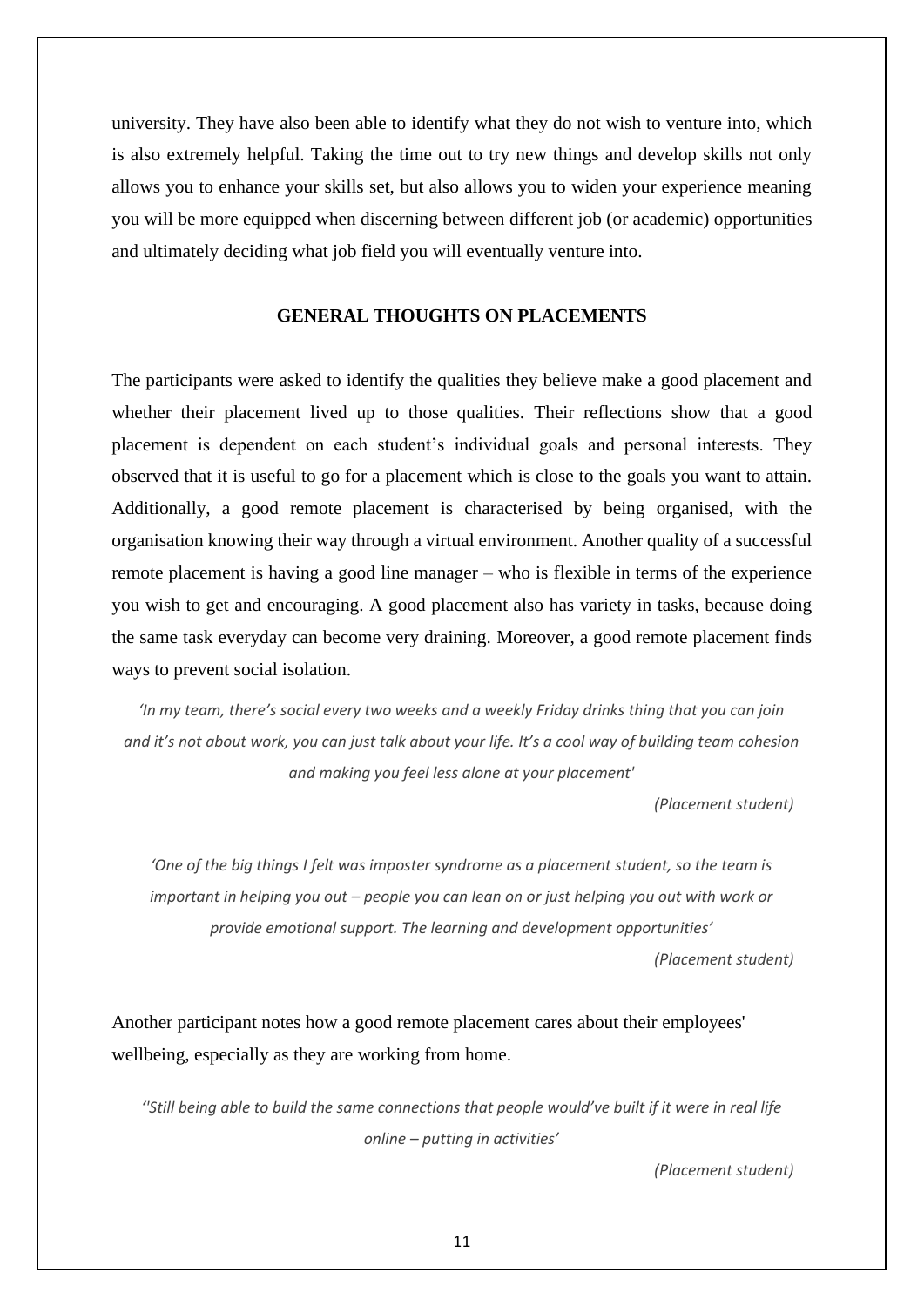Participants were also asked to identify anything students can look out for or ask when in the process of securing a placement to ensure it is the right role/organisation for them. Below are the responses verbatim:

*'Before you start applying, you need to step back and think about what you actually want from your placement, what skills you want to develop and look at placements/companies that might offer that'*

 *(Placement student)*

*'One thing that comes to mind that a lot of the applications talk about diversity and inclusion. It's one of the most important one because that's means there's a lot of learning opportunities and a lot of talks on diversity and inclusion. Another thing is that it shows the company has a culture and focus on making sure that no one is left behind. If there's a mental health or wellbeing lead, that's also important'*

 *(Placement student)*

*''I would say, if anything ask about how they've adapted to COVID. You'll be able to gain more information on how the company has been able to adapt to COVID to ensure things are still in place to maintain the care for their employees. Reading blogs and always checking LinkedIn because a lot of companies showcase what they've been doing or working on. Microsoft always post and talk about their work e.g. Wellbeing Wednesday. Always look at their socials because if there's nothing there, they probably don't care. It's been a year, if you haven't posted, there's no way that they care and or that they're doing well'*

 *(Placement student)*

## Recommendations

A plethora of information was gathered from the placement students. Listed below are the notable findings from the responses and the useful recommendations provided. Prospective remote placement students can use this when applying, discerning between placements or ultimately deciding whether doing a remote placement will actually be beneficial for them:

It would be beneficial to look in to placements that have links to your degree in which you can utilise skills you have already developed from your course.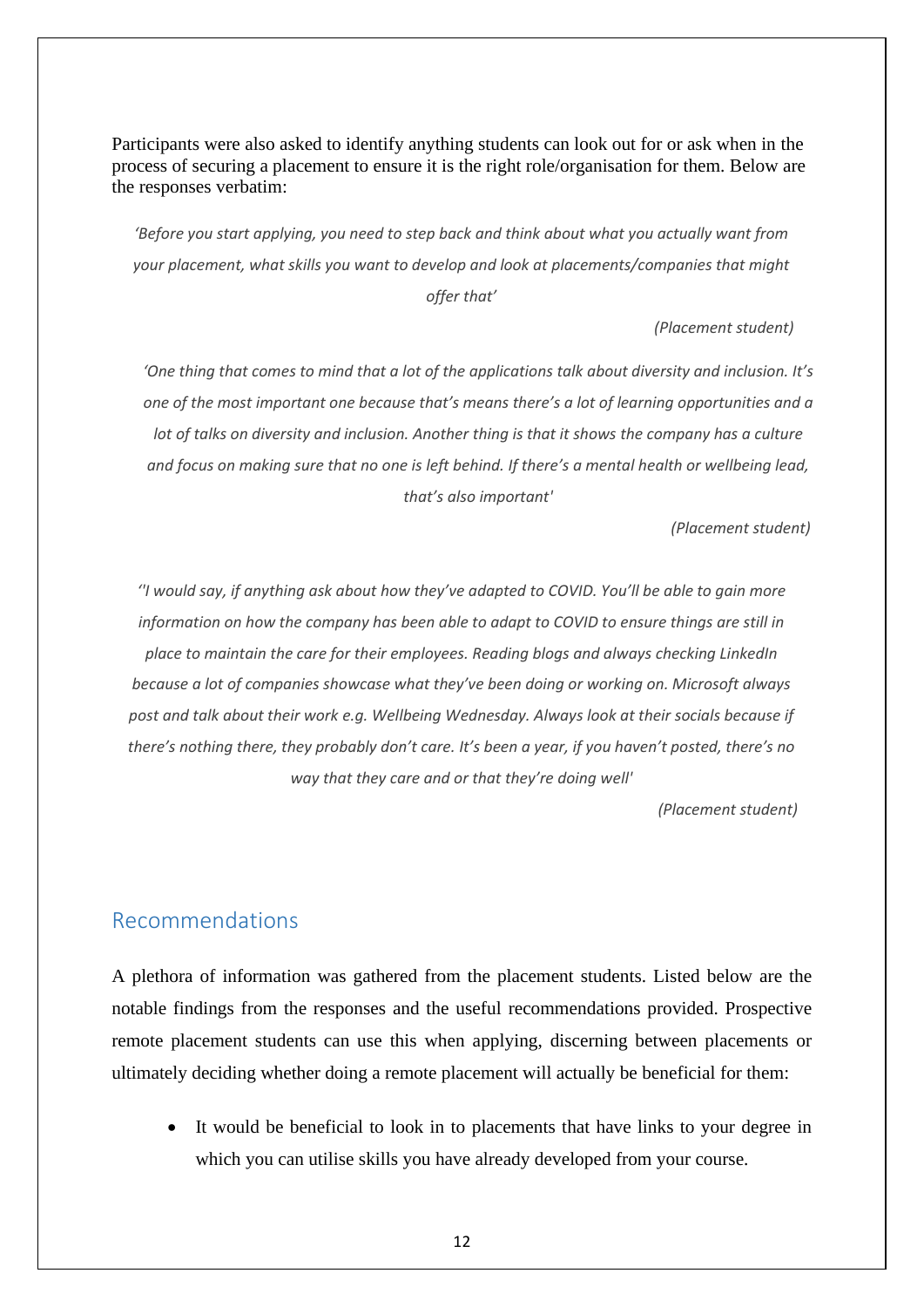- Before applying, think about what you actually want from your placement, what skills you want to develop and seek placements/organisations that will offer that.
- Several students pointed out the lack of support from the department during the application process in regard to finding opportunities and linking students to organisations. It may be useful for departments to source local or remote-online opportunities for students who may be struggling.
- It is important to be proactive and reach out to organisations yourself if you wish to work there.
- In the recruitment process, organisations will be looking out for how you come across on camera as well as your skills and work experience. You need to be able to stand out on camera.
- If you're applying for something you don't have experience in, research around the role so you are prepared to answer questions about different scenarios that could come up.
- Being knowledgeable on the skills you have and do not have is important for the recruitment process. Also being reflective and knowledgeable on what you've done in the past will be helpful so you can easily talk about this in interviews.
- Tailoring your CV to the jobs you applying and clearly marking out what the organisation wants so you stand out is extremely helpful for application success. The Department and Career Service can help you with this!
- Be prepared to rejections and don't give up! Applying and securing a placement is a learning curve. It is an important employability skill for the future.
- Some recruiters will get back to you to let you know of the outcome of your application while others will only contact you if you have been shortlisted to the next phase or they want to recruit you following a successful interview.
- Being open and willing to try new things will help you stand out to organisations.
- Apply for jobs in advance to avoid waiting long periods. Develop a system to record and monitor your application, so that you can stay on top of things and don't miss important information.
- Remote placements aid in boosting confidence in both academic and professional aspects; which is extremely useful for the future.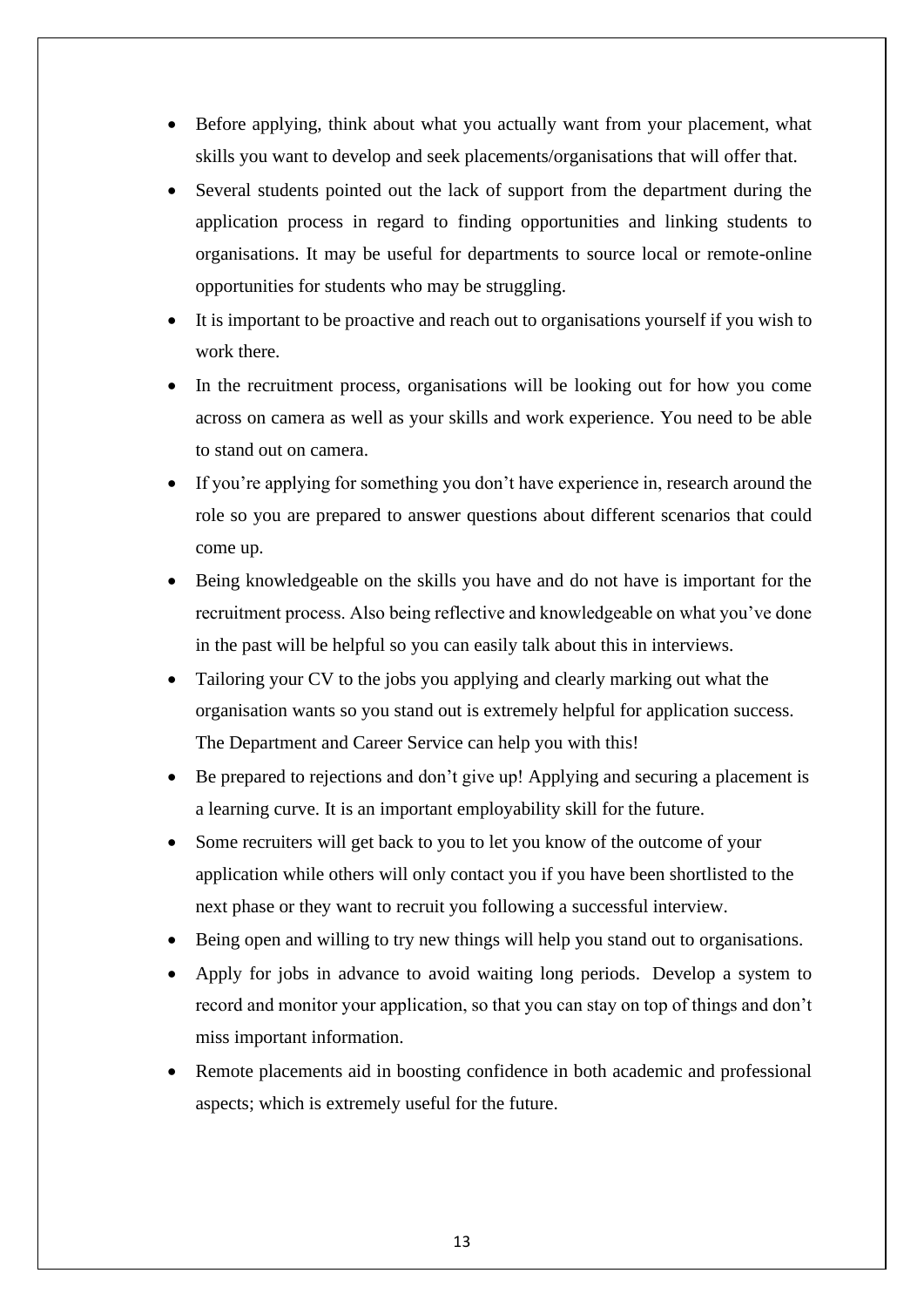- Students are left feeling very motivated for their educational future and eventually moving into the workplace, despite or perhaps due to the challenges they encountered before and during their placement.
- It is important to speak up about your progress and concerns. Make sure you voice your opinion because you want to make the most out of your placement experience. You're good enough to be there, that is why they picked you.
- If you part of a minority group, seek those groups if they exist in your organisation – finding your community will be extremely beneficial to your experience if you feel out of place.

## References

- Lusinski, N., 2019. *9 of the most challenging things about working remotely according to the people who do it*. [online] BusinessInsider.com. Available at: <https://www.businessinsider.com/working-remote-challenges-work-from-home-2019-10?r=US&IR=T>
- Smith, J., 2021. *Internships*. [online] Prospects.ac.uk. Available at: <https://www.prospects.ac.uk/jobs-and-work-experience/work-experience-andinternships/internships>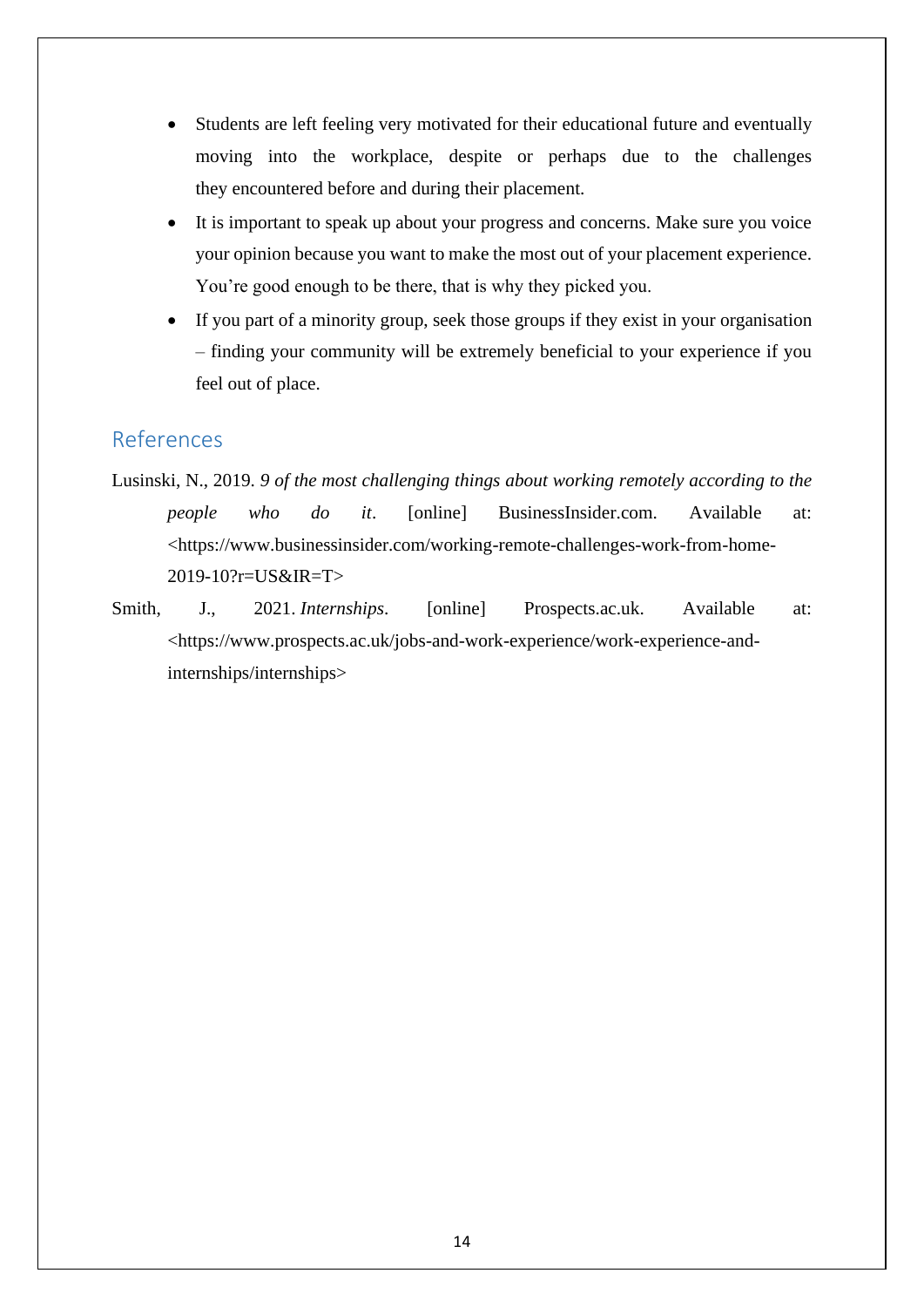### Appendix

Interview questions:

#### APPLICATION PROCESS EXPERIENCE

- 1. On average, how many placements did you apply for and from what dates?
- 2. How many organisations actually replied regardless of outcome? You can give a percentage.
- 3. How successful were you in moving to the next stage after the first application submission?
- 4. How was the interview process was there anything that stood out/worth noting?
- 5. What do you think you did successfully in your application process that made you successful in securing placement?
- 6. What do you think you would change or do better if you could redo your application process?
- 7. Overall, in your opinion, how was your application experience? Is there anything you wish you had known before going through this process?

#### ON-PLACEMENT EXPERIENCE

- 8. If you secured a placement, did it run for the original stated duration?
- 9. Was your job role originally remote and if not, what changes were made once the pandemic happened?
- 10. What was your average day like?
- 11. Do you think the placement aided in any development for you? If so, what?
- 12. In your opinion, what do you think your organisation did well?
- 13. In your opinion, was there anything you think your organisation could have included or improved on in order for you to have had a better work experience?
- 14. Do you think your identity had any influence on your experience during your placement? If so how?
- 15. Based your experience, would you recommend your role/placement?

#### ATTIDTUE TOWARDS THE FUTURE

16. How motivated are you about your educational future? Why? (State how it was it the beginning of 2020 and how it has changed now, towards the end of your placement?)